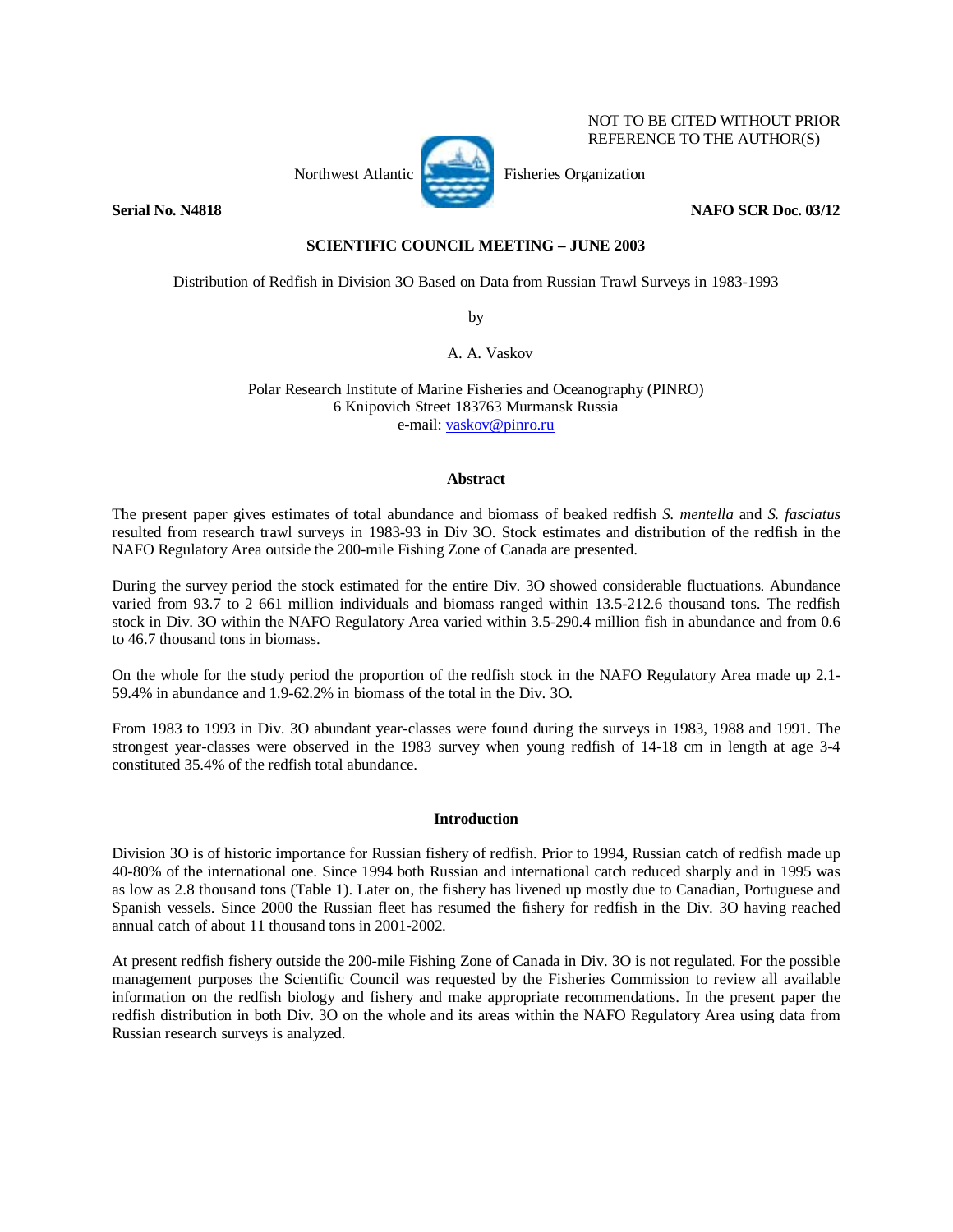#### **Materials and Methods**

In Div. 3O concentrations of redfish mostly comprises two species of redfish from the *Sebastes* genus: *S. mentella* and *S. fasciatus*. Just single individuals of S. *marinus* occur in this area. Redfish stock estimates are given for mixed concentrations of *S. mentella* and *S. fasciatus*.

In 1983-1993 trawl surveys were conducted using stratified-random method (Doubleday, MS 1981; Bulatova and Chumakov, MS 1986). These observations were made down to 730 m depth according to the area stratification suggested by Bishop (Bishop, MS 1994). Area estimates by strata within the NAFO Regulatory Area (Fig. 1) were borrowed from Canadian researchers Power and Orr (Power and Orr, MS 2002).

Tows were done on a twenty-four hour basis. There was a small-mesh insertion with a mesh size of 10-12 mm in the codend of a standard research trawl (drawing 1625A). The survey covered the area of 18 552 mile<sup>2</sup>.

Because of the identification complexity *S. mentella* and *S. fasciatus* were not identified to species. Biological materials were sampled and processed using PINRO and NAFO's methods.

Data on Russian surveys on the Flemish Cap in 1983-1993 are given in Table 2.

### **Results and Discussion**

During the surveys redfish were mostly distributed throughout the whole area at depths below 93 m (Tables 3 and 4). In shallower strata redfish occurred only in 1983, 1988 and 1989. In strata embracing the depth range from 93 m to 274 m, which were nursery areas within the Div. 3O, catches were dominated by young redfish 15 cm in length. Main redfish concentrations during the surveys in 1983-1993 occupied the depth range from 275 m to 550 m in the areas adjacent to the bank slopes.

As is seen from estimations during the study period abundance and biomass experienced significant fluctuations. Abundance varied from 93.7 to 2 661 million individuals and biomass from 13.5 to 212.6 thousand tons (Tables 5- 14). In our opinion the main factor influencing the variation in the above estimates was availability of the redfish concentrations to sampling gear that in its turn was related to daily migration and vertical distribution of the redfish. Variability in abundance was also affected by the appearance of strong year-classes of redfish. Data from Canadian surveys (Power and Orr, MS 2002) showed that estimates of the redfish stock varied greatly not only from year to year but also from season to season.

Russian surveys in 1983-1993 in Div. 3O of the NAFO Regulatory Area covered the area of 496 mile<sup>2</sup>. During the study period the redfish were found in catches from all strata except for 1990-91 when no redfish was observed in stratum 354 (Tables 15 and 16). It is worth noting that in some years (1984-85, 1987-88) the main proportion of estimated abundance and biomass of the redfish fell on this stratum. The stock estimates for Div. 3O in the NAFO Regulatory Area also showed considerable interannual fluctuations. Abundance ranged from 3.5 to 290.4 million redfish and biomass varied between 0.6 to 46.7 thousand tons.

On the whole for the study period proportion of the redfish in the NAFO Regulatory Area accounted for 2.1-59.4% in abundance and 1.9-62.2% in biomass of the total in the Div. 3O (Table 17).

The redfish (*S. mentella and S. fasciatus*) were represented in catches by individuals from 6 to 50 cm in length (Fig. 2). Redfish of 22-26 cm long dominated the catches during the surveys period. The sex ratio was 1.2:1, in which females predominated.

From 1983 to 1993 in Div. 3O strong year-classes were observed during the surveys in 1983, 1988 and 1991. The most abundant year-classes were found during the 1983 survey when young redfish 14-18 cm long at age 3 and 4 accounted for 35.4% of the total redfish abundance.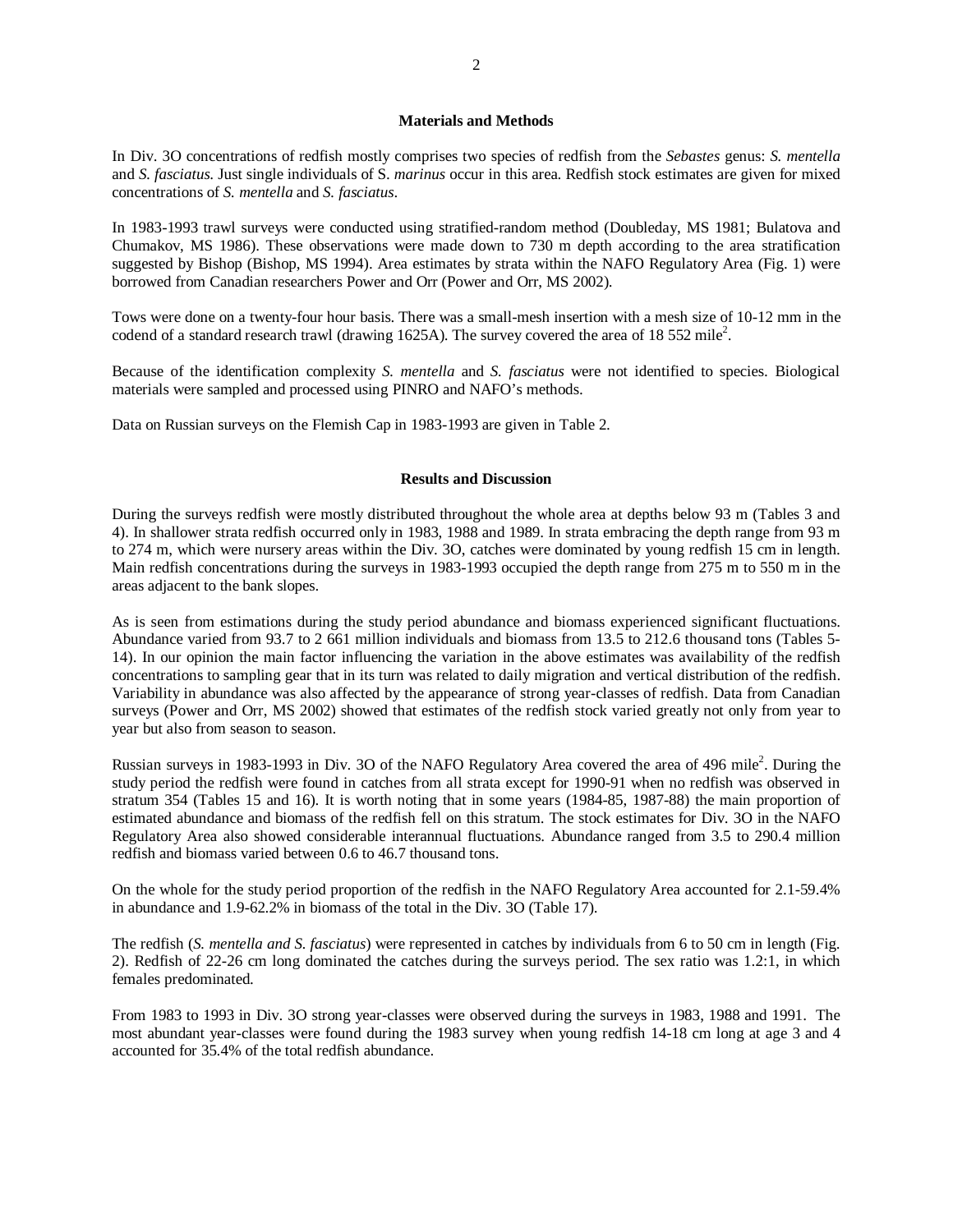#### **References**

- BISHOP, C. A. MS 1994. Revisions and additions to stratification schemes used during research vessel surveys in NAFO Subareas 2 and 3. *NAFO SCR Doc.*, No. 43, Serial No. N2413, 23 p.
- BULATOVA, A. Yu., and A. K. CHUMAKOV. MS 1986. USSR trawl surveys in NAFO Subareas 0,2,3. *NAFO SCR Doc*., No. 66, Serial No. N1183, 13 p.

DOUBLEDAY, W.G. (Ed.) MS 1981. Manual on Groundfish Surveys in the NAFO Area. *NAFO SCS Doc*.81/VI/7, Serial No. N297, 77p.

POWER, D., and D. ORR. MS 2002. Information relevant to the Canadian request to the Scientific Council with respect to the redfish stock in Division 3O. *NAFO SCR Doc*.02/79, Serial No. N4693, 21 p.

Table 1**.** Nominal catches by country (tons) of redfish in Div. 3O, 1991-2001. STATLANT 21A.

| Country      | Year |       |       |      |          |          |      |       |       |          |       |
|--------------|------|-------|-------|------|----------|----------|------|-------|-------|----------|-------|
|              | 1991 | 1992  | 1993  | 1994 | 1995     | 1996     | 1997 | 1998  | 1999  | 2000     | 2001  |
| Canada       | 28   | 1219  | 698   | 1624 | 177      | 7255     | 2554 | 8972  | 2344  | 2206     | 4869  |
| Cuba         | 2748 | 2776  | 665   | 0    | 0        |          |      |       |       | $\Omega$ |       |
| France (SP)  | 0    | 0     | 0     |      |          | $\Omega$ | 134  | 266   |       |          |       |
| Japan        | 226  | 125   | 159   |      | 264      | 417      | 285  | 355   |       |          |       |
| Portugal     | 3    | 1468  | 4794  | 2918 | 1935     | 1635     | 894  | 1875  | 5469  | 4555     | 3535  |
| Spain        |      | 0     | 0     | 26   | 22       | 338      | 1245 | 1884  | 4549  | 3838     | 2314  |
| Russia       | 4427 | 5845  | 6887  | 60   | 416      | $\Omega$ |      |       | 231   | 2233     | 11343 |
| S. Korea     | 129  | 1935  | 17    | 0    | $\Omega$ | 0        |      |       |       |          |       |
| Estonia      | 0    | 0     | 0     |      | 0        | 0        |      |       |       | 49       |       |
| <b>Total</b> | 7561 | 13368 | 13220 | 4628 | 2814     | 9645     | 5112 | 13352 | 12593 | 12881    | 22061 |

Table 2. A list of Russian trawl surveys in Div. 3O, 1983-93\*.

| Year | Vessel                      | Valid tows | Area, mile <sup>2</sup> | Dates           |
|------|-----------------------------|------------|-------------------------|-----------------|
| 1983 | $MB-2645$ "Suloy"           | 74         | 18552                   | $12.06 - 30.06$ |
| 1984 | MB-2645 "Suloy"             | 84         | 18552                   | $17.05 - 05.06$ |
| 1985 | MG-1363 "Genichesk"         | 80         | 18552                   | $29.04 - 18.05$ |
| 1986 | MB-0422 "N. Kononov"        | 80         | 18552                   | $16.04 - 22.05$ |
| 1987 | $MB - 1202$ "Persey - III"  | 81         | 18552                   | $11.03 - 18.04$ |
| 1988 | $MB - 1202$ "Persey - III"  | 90         | 18552                   | $23.03 - 03.04$ |
| 1989 | MB - 1202 "Persey - $III$ " | 98         | 18552                   | $04.04 - 27.04$ |
| 1990 | MB - 1202 "Persey - $III$ " | 81         | 18552                   | $04.04 - 07.05$ |
| 1991 | MG - 1362 "Vilnus"          | 77         | 18552                   | $21.03 - 26.05$ |
| 1993 | MG - 1362 "Vilnus"          | 78         | 18552                   | $04.04 - 26.05$ |

\* No investigations were carried out in 1992.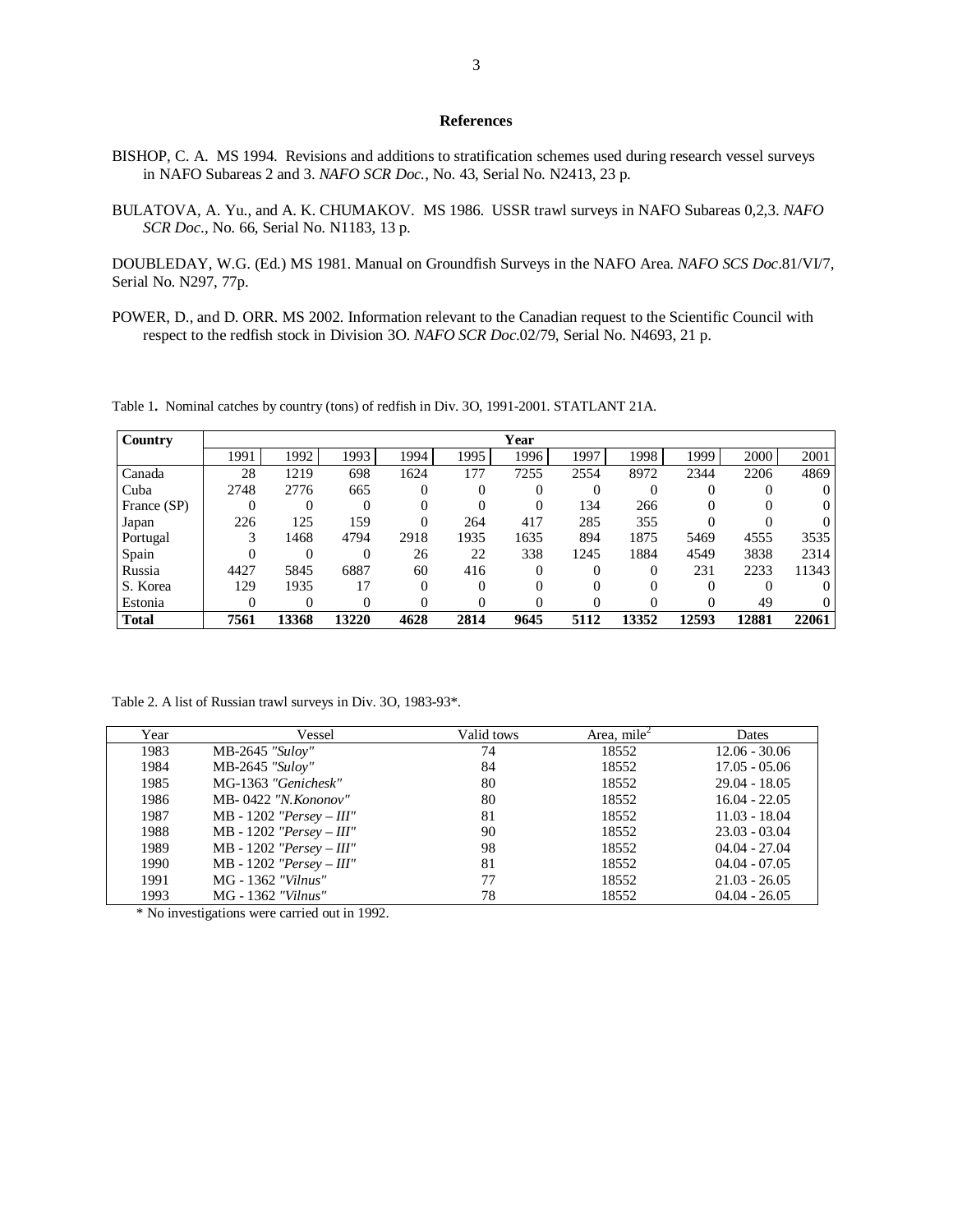|         |          |         |         |         |        | Year   |        |        |        |        |         |
|---------|----------|---------|---------|---------|--------|--------|--------|--------|--------|--------|---------|
| Stratum | Depth, m | 1983    | 1984    | 1985    | 1986   | 1987   | 1988   | 1989   | 1990   | 1991   | 1993    |
| 330     | 57-91    | 5.3     | 0.0     | 0.0     | 0.0    | 0.0    | 0.0    | 1.4    | 0.0    | 0.0    | 0.0     |
| 331     | 57-91    | 0.0     | 0.0     | 0.0     | 0.0    | 0.0    | 0.0    | 6.0    | 0.0    | 0.0    | 0.0     |
| 338     | 57-91    | 0.0     | 0.0     | 0.0     | 0.0    | 0.0    | 0.0    | 0.0    | 0.0    | 0.0    | 0.0     |
| 340     | 57-91    | 0.0     | 0.0     | 0.0     | 0.0    | 0.0    | 0.0    | 0.0    | 0.0    | 0.0    | 0.0     |
| 351     | 57-91    | 0.0     | 0.0     | 0.0     | 0.0    | 0.0    | 0.0    | 0.0    | 0.0    | 0.0    | 0.0     |
| 352     | 57-91    | 0.0     | 0.0     | 0.0     | 0.0    | 0.0    | 0.0    | 0.0    | 0.0    | 0.0    | 0.0     |
| 353     | 57-91    | 0.0     | 0.0     | 0.0     | 0.0    | 0.0    | 1519.8 | 0.0    | 0.0    | 0.0    | 0.0     |
| 329     | 93-183   | 0.0     | 106.3   | 0.0     | 0.0    | 18.8   | 0.0    | 0.0    | 0.0    | 0.0    | 8.0     |
| 332     | 93-183   | 3448.3  | 1140.0  | 3970.6  | 1483.5 | 164.8  | 9.0    | 567.0  | 0.5    | 0.0    | 2356.8  |
| 337     | 93-183   | 19891.3 | 0.0     | 6762.0  | 316.3  | 84.3   | 0.0    | 1035.0 | 6088.0 | 0.0    | 1832.7  |
| 339     | 93-183   | 0.0     | 0.67    | 0.0     | 0.0    | 0.0    | 0.0    | 0.0    | 0.0    | 0.0    | 0.0     |
| 354     | 93-183   | 749.0   | 10971.7 | 6763.7  | 64.3   | 1326.0 | 5544.0 | 12.0   | 0.0    | 0.0    | 444.7   |
| 333     | 185-274  | 16740.3 | 1370.7  | 1683.0  | 1270.7 | 225.7  | 1862.0 | 21.3   | 120.7  | 5277.7 | 10424.0 |
| 336     | 185-274  | 4163.0  | 5373.3  | 15408.3 | 860.0  | 1115.7 | 48.0   | 4227.3 | 9775.0 | 379.3  | 11635.7 |
| 355     | 185-274  | 359.0   | 13928.0 | 486.8   | 6645.3 | 188.0  | 4886.5 | 132.5  | 842.8  | 107.0  | 2182.0  |
| 334     | 275-366  | 6849.3  | 3830.7  | 744.5   | 1191.3 | 97.0   | 6013.3 | 186.5  | 284.0  | 3168.7 | 28981.3 |
| 335     | 275-366  | 9736.8  | 2254.5  | 4913.0  | 1087.3 | 589.7  | 6582.7 | 130.5  | 234.0  | 660.0  | 2250.0  |
| 356     | 275-366  | 35684.0 | 1343.3  | 1627.3  | 638.3  | 807.7  | 554.3  | 262.7  | 358.0  | 446.7  | 930.7   |
| 717     | 367-549  | 22119.9 | 5130.7  | 6266.7  | 758.0  | 159.8  | 272.0  | 130.3  | 314.0  | 177.0  | 206.3   |
| 719     | 367-549  | 16627.0 | 1783.0  | 1002.7  | 365.3  | 281.3  | 495.3  | 312.0  | 121.3  | 249.3  | 619.3   |
| 721     | 367-549  | 6630.7  | 1749.3  | 268.3   | 721.3  | 531.3  | 1517.3 | 355.8  | 165.0  | 27.3   | 939.3   |
| 718     | 550-731  | 7429.5  | 186.3   | 75.3    | 955.0  | 26.3   | 105.7  | 4.0    | 16.0   | 12.7   | 52.0    |
| 720     | 550-731  | 100.0   | 670.3   | 416.3   | 112.3  | 11.5   | 526.7  | 76.3   | 88.3   | 30.3   | 79.3    |
| 722     | 550-731  | 2741.7  | 272.3   | 58.7    | 311.0  | 699.7  | 246.0  | 140.3  | 338.0  | 80.7   | 204.0   |

Table 3. Average catches (fish) per one valid tow from the Russian trawl survey for Redfish in Div. 3O by stratum in 1983-93.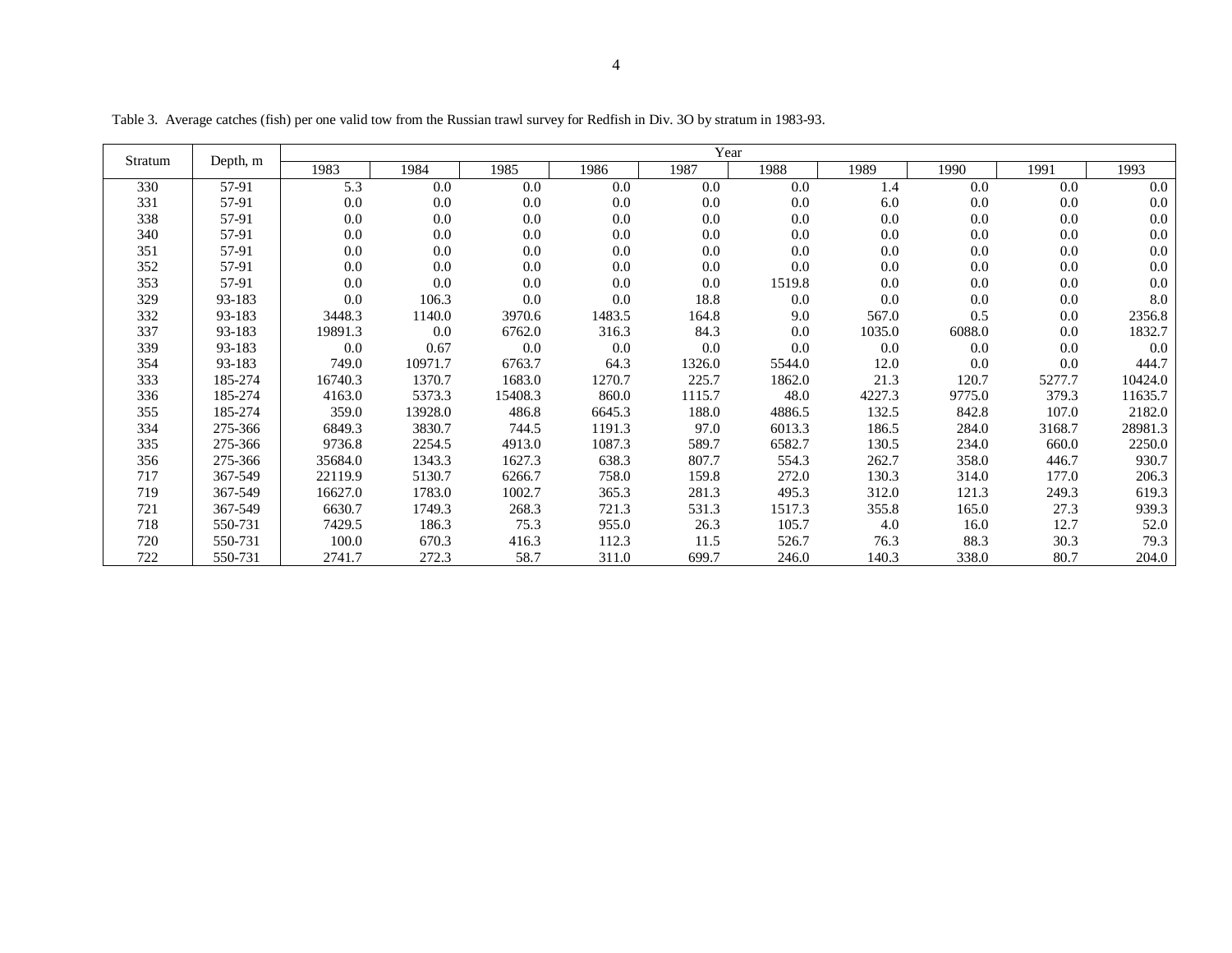| Stratum | Depth, m |        |        |        |        | Year  |        |       |        |       |        |
|---------|----------|--------|--------|--------|--------|-------|--------|-------|--------|-------|--------|
|         |          | 1983   | 1984   | 1985   | 1986   | 1987  | 1988   | 1989  | 1990   | 1991  | 1993   |
| 330     | 57-91    | 0.1    | 0.0    | 0.0    | 0.0    | 0.0   | 0.0    | 1.0   | 0.0    | 0.0   | 0.0    |
| 331     | 57-91    | 0.0    | 0.0    | 0.0    | 0.0    | 0.0   | 0.0    | 3.0   | 0.0    | 0.0   | 0.0    |
| 338     | 57-91    | 0.0    | 0.0    | 0.0    | 0.0    | 0.0   | 0.0    | 0.0   | 0.0    | 0.0   | 0.0    |
| 340     | 57-91    | 0.0    | 0.0    | 0.0    | 0.0    | 0.0   | 0.0    | 0.0   | 0.0    | 0.0   | 0.0    |
| 351     | 57-91    | 0.0    | 0.0    | 0.0    | 0.0    | 0.0   | 0.0    | 0.0   | 0.0    | 0.0   | 0.0    |
| 352     | 57-91    | 0.0    | 0.0    | 0.0    | 0.0    | 0.0   | 0.0    | 0.0   | 0.0    | 0.0   | 0.0    |
| 353     | 57-91    | 0.0    | 0.0    | 0.0    | 0.0    | 0.0   | 243.8  | 0.0   | 0.0    | 0.0   | 0.0    |
| 329     | 93-183   | 0.0    | 5.3    | 0.0    | 0.0    | 1.3   | 0.0    | 0.0   | 0.0    | 0.0   | 0.1    |
| 332     | 93-183   | 73.3   | 133.2  | 478.1  | 1149.7 | 27.0  | 0.5    | 84.3  | 0.1    | 0.0   | 685.4  |
| 337     | 93-183   | 578.0  | 0.0    | 608.3  | 57.6   | 14.8  | 0.0    | 174.0 | 1098.8 | 0.0   | 545.2  |
| 339     | 93-183   | 0.0    | 0.3    | 0.0    | 0.0    | 0.0   | 0.0    | 0.0   | 0.0    | 0.0   | 0.0    |
| 354     | 93-183   | 31.1   | 680.2  | 763.8  | 6.6    | 256.6 | 1058.4 | 0.6   | 0.0    | 0.0   | 58.5   |
| 333     | 185-274  | 768.1  | 149.3  | 325.5  | 229.3  | 39.8  | 293.4  | 3.1   | 23.4   | 705.2 | 1751.5 |
| 336     | 185-274  | 149.6  | 963.0  | 1782.5 | 195.4  | 189.8 | 75.9   | 685.2 | 1867.6 | 23.5  | 2152.4 |
| 355     | 185-274  | 27.8   | 1408.8 | 97.1   | 1258.8 | 29.9  | 760.7  | 7.6   | 88.9   | 2.9   | 349.1  |
| 334     | 275-366  | 1035.3 | 345.9  | 155.9  | 280.8  | 26.1  | 1069.0 | 36.8  | 53.0   | 465.4 | 5952.0 |
| 335     | 275-366  | 1095.4 | 482.8  | 1062.5 | 250.3  | 146.1 | 1104.6 | 24.5  | 47.6   | 94.8  | 488.5  |
| 356     | 275-366  | 3852.8 | 277.6  | 455.7  | 181.6  | 148.4 | 120.9  | 18.5  | 67.3   | 55.3  | 178.1  |
| 717     | 367-549  | 4279.9 | 1050.5 | 1489.9 | 255.4  | 52.9  | 88.8   | 33.7  | 104.6  | 64.1  | 99.7   |
| 719     | 367-549  | 2204.7 | 314.4  | 242.3  | 147.4  | 129.3 | 129.0  | 93.3  | 34.8   | 49.3  | 214.4  |
| 721     | 367-549  | 5260.7 | 522.8  | 87.2   | 248.8  | 161.9 | 371.0  | 61.5  | 26.3   | 7.7   | 376.2  |
| 718     | 550-731  | 2622.6 | 79.2   | 42.8   | 484.7  | 9.0   | 48.8   | 1.8   | 9.6    | 8.1   | 28.4   |
| 720     | 550-731  | 60.3   | 391.8  | 242.4  | 35.1   | 4.1   | 259.8  | 41.4  | 54.4   | 11.8  | 38.2   |
| 722     | 550-731  | 681.3  | 136.0  | 33.1   | 69.9   | 284.5 | 165.2  | 43.3  | 114.5  | 48.6  | 80.3   |

Table 4. Average catches (kg) per one valid tow from the Russian trawl survey for Redfish in Div. 3O by stratum in 1983-993.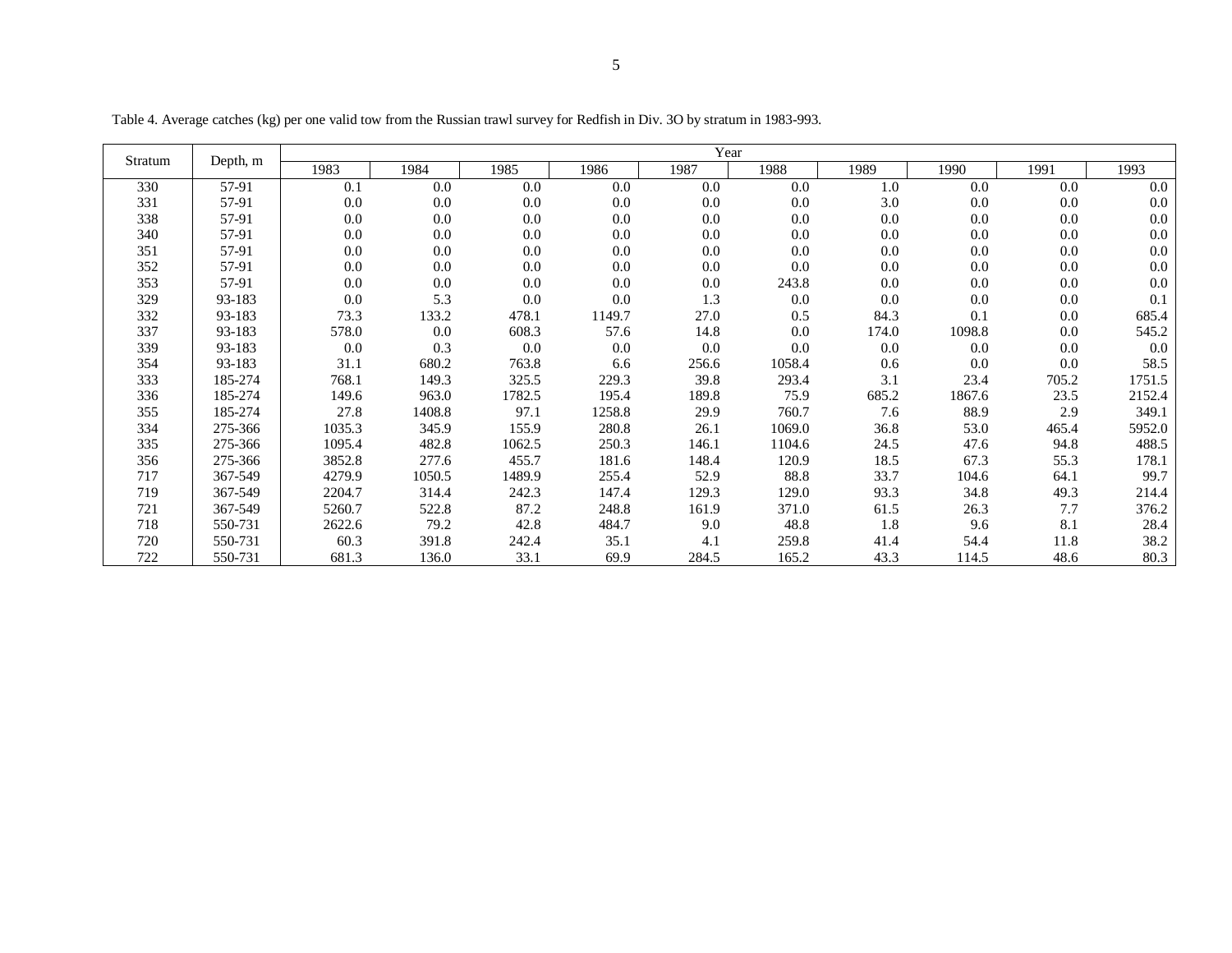| Stratum      | Depth, m | Area, mile <sup>2</sup> | Nos of tows    | Mean catch $/1$ valid tow |        | Abundance, | Biomass. |
|--------------|----------|-------------------------|----------------|---------------------------|--------|------------|----------|
|              |          |                         |                | fish                      | kg     | '000 fish  | tons     |
| 330          | 57-91    | 2089                    | 3              | 5.3                       | 0.1    | 825.3      | 13.9     |
| 331          | 57-91    | 456                     | 3              | 0.0                       | 0.0    | 0.0        | 0.0      |
| 338          | 57-91    | 1898                    | 3              | 0.0                       | 0.0    | 0.0        | 0.0      |
| 340          | 57-91    | 1716                    | $\overline{c}$ | 0.0                       | 0.0    | 0.0        | 0.0      |
| 351          | 57-91    | 2520                    | 3              | 0.0                       | 0.0    | 0.0        | 0.0      |
| 352          | 57-91    | 2580                    | 5              | 0.0                       | 0.0    | 0.0        | 0.0      |
| 353          | 57-91    | 1282                    | 3              | 0.0                       | 0.0    | 0.0        | 0.0      |
| 329          | 93-183   | 1721                    | 3              | 0.0                       | 0.0    | 0.0        | 0.0      |
| 332          | 93-183   | 1047                    | $\overline{4}$ | 3448.3                    | 73.3   | 267430.9   | 5681.6   |
| 337          | 93-183   | 948                     | 3              | 19891.3                   | 578.0  | 1396813.6  | 40586.5  |
| 339          | 93-183   | 585                     | $\overline{c}$ | 0.0                       | 0.0    | 0.0        | 0.0      |
| 354          | 93-183   | 474                     | 4              | 749.0                     | 31.1   | 26298.2    | 1092.1   |
| 333          | 185-274  | 147                     | 3              | 16740.3                   | 768.1  | 182283.6   | 8363.7   |
| 336          | 185-274  | 121                     |                | 4163.0                    | 149.6  | 37312.8    | 1341.0   |
| 355          | 185-274  | 103                     |                | 359.0                     | 27.8   | 2739.0     | 211.7    |
| 334          | 275-366  | 96                      | 3              | 6849.3                    | 1035.3 | 48706.4    | 7362.2   |
| 335          | 275-366  | 58                      | 5              | 9736.8                    | 1095.4 | 41832.2    | 4706.3   |
| 356          | 275-366  | 61                      | 4              | 35684.0                   | 3852.8 | 161238.8   | 17409.1  |
| 717          | 367-549  | 166                     | $\overline{7}$ | 22119.9                   | 4279.9 | 271992.3   | 52627.2  |
| 719          | 367-549  | 76                      | 3              | 16627.0                   | 2204.7 | 93603.9    | 12411.7  |
| 721          | 367-549  | 76                      | 3              | 6630.7                    | 5260.7 | 37328.2    | 29615.7  |
| 718          | 550-731  | 134                     | $\overline{c}$ | 7429.5                    | 2622.6 | 73744.7    | 26031.7  |
| 720          | 550-731  | 105                     |                | 100.0                     | 60.3   | 777.8      | 468.9    |
| 722          | 550-731  | 93                      | 3              | 2741.7                    | 681.3  | 18928.4    | 4693.3   |
| <b>Total</b> |          | 18552                   | 74             |                           |        | 2661856.1  | 212616.6 |

Table 5. Results from the trawl survey for Redfish in Div. 3O in 1983.

Table 6. Results from the trawl survey for Redfish in Div. 3O in 1984.

| Stratum      | Depth, m | Area,             | Nos of         |         | Mean catch / 1 valid tow | Abundance, | Biomass, |
|--------------|----------|-------------------|----------------|---------|--------------------------|------------|----------|
|              |          | mile <sup>2</sup> | tows           | fish    | kg                       | '000 fish  | tons     |
| 330          | 57-91    | 2089              | $\overline{4}$ | 0.0     | 0.0                      | 0.0        | 0.0      |
| 331          | 57-91    | 456               | 3              | 0.0     | 0.0                      | 0.0        | 0.0      |
| 338          | 57-91    | 1898              | 3              | 0.0     | 0.0                      | 0.0        | 0.0      |
| 340          | 57-91    | 1716              | 3              | 0.0     | 0.0                      | 0.0        | 0.0      |
| 351          | 57-91    | 2520              | 6              | 0.0     | 0.0                      | 0.0        | 0.0      |
| 352          | 57-91    | 2580              | 5              | 0.0     | 0.0                      | 0.0        | 0.0      |
| 353          | 57-91    | 1282              | 5              | 0.0     | 0.0                      | 0.0        | 0.0      |
| 329          | 93-183   | 1721              | 3              | 106.3   | 5.3                      | 13555.5    | 680.7    |
| 332          | 93-183   | 1047              | 4              | 1140.0  | 133.2                    | 88413.3    | 10326.7  |
| 337          | 93-183   | 948               | 5              | 0.0     | 0.0                      | 0.0        | 0.0      |
| 339          | 93-183   | 585               | 3              | 0.67    | 0.3                      | 28.9       | 12.5     |
| 354          | 93-183   | 474               | 3              | 10971.7 | 680.2                    | 385227.4   | 23884.1  |
| 333          | 185-274  | 147               | 3              | 1370.7  | 149.3                    | 14925.0    | 1625.8   |
| 336          | 185-274  | 121               | 4              | 5373.3  | 963.0                    | 48160.2    | 8631.0   |
| 355          | 185-274  | 103               | 3              | 13928.0 | 1408.8                   | 106265.5   | 10748.2  |
| 334          | 275-366  | 96                | 3              | 3830.7  | 345.9                    | 27240.3    | 2459.9   |
| 335          | 275-366  | 58                | $\overline{4}$ | 2254.5  | 482.8                    | 9686.0     | 2074.1   |
| 356          | 275-366  | 61                | 3              | 1343.3  | 277.6                    | 6069.9     | 1254.5   |
| 717          | 367-549  | 166               | 3              | 5130.7  | 1050.5                   | 63088.2    | 12917.1  |
| 719          | 367-549  | 76                | 4              | 1783.0  | 314.4                    | 10037.6    | 1769.9   |
| 721          | 367-549  | 76                | 3              | 1749.3  | 522.8                    | 9848.1     | 2943.1   |
| 718          | 550-731  | 134               | 3              | 186.3   | 79.2                     | 1849.5     | 785.7    |
| 720          | 550-731  | 105               | 3              | 670.3   | 391.8                    | 5213.7     | 3047.6   |
| 722          | 550-731  | 93                | 3              | 272.3   | 136.0                    | 1876.1     | 936.7    |
| <b>Total</b> |          | 18552             | 86             |         |                          | 791485.2   | 84097.6  |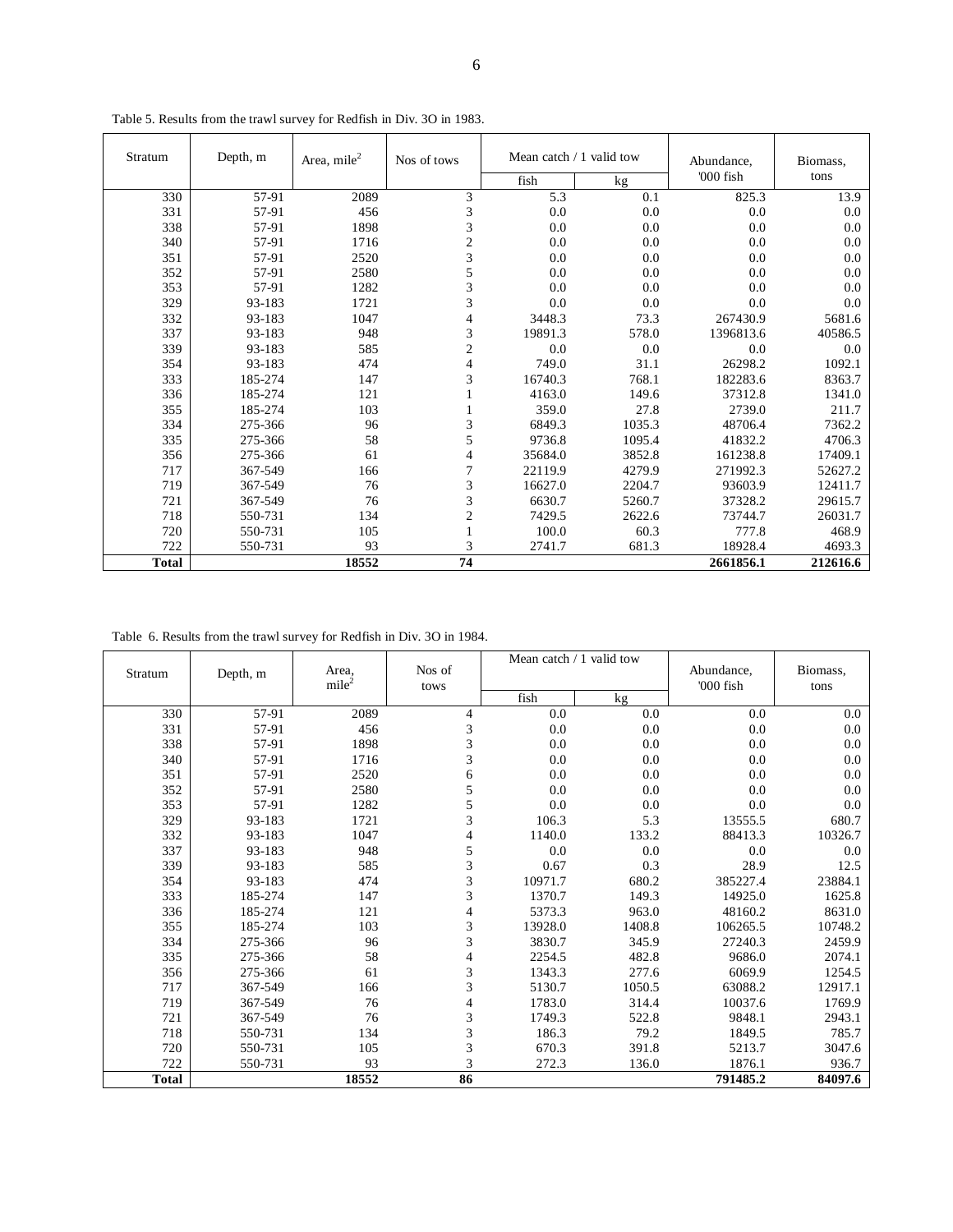| Stratum      | Depth, m | Area,             | Nos of         | Mean catch /<br>1 valid tow |        | Abundance, | Biomass, |
|--------------|----------|-------------------|----------------|-----------------------------|--------|------------|----------|
|              |          | mile <sup>2</sup> | tows           | fish                        | kg     | '000 fish  | tons     |
| 330          | 57-91    | 2089              | 3              | 0.0                         | 0.0    | 0.0        | 0.0      |
| 331          | 57-91    | 456               | 3              | 0.0                         | 0.0    | 0.0        | 0.0      |
| 338          | 57-91    | 1898              | 3              | 0.0                         | 0.0    | 0.0        | 0.0      |
| 340          | 57-91    | 1716              | 3              | 0.0                         | 0.0    | 0.0        | 0.0      |
| 351          | 57-91    | 2520              | 5              | 0.0                         | 0.0    | 0.0        | 0.0      |
| 352          | 57-91    | 2580              | 4              | 0.0                         | 0.0    | 0.0        | 0.0      |
| 353          | 57-91    | 1282              | $\overline{4}$ | 0.0                         | 0.0    | 0.0        | 0.0      |
| 329          | 93-183   | 1721              | 3              | 0.0                         | 0.0    | 0.0        | 0.0      |
| 332          | 93-183   | 1047              | 5              | 3970.6                      | 478.1  | 307942.1   | 37079.2  |
| 337          | 93-183   | 948               | 3              | 6762.0                      | 608.3  | 474842.7   | 42712.6  |
| 339          | 93-183   | 585               | 3              | 0.0                         | 0.0    | 0.0        | 0.0      |
| 354          | 93-183   | 474               | 3              | 6763.7                      | 763.8  | 237479.8   | 26818.3  |
| 333          | 185-274  | 147               | 3              | 1683.0                      | 325.5  | 18326.0    | 3544.4   |
| 336          | 185-274  | 121               | 3              | 15408.3                     | 1782.5 | 138104.3   | 15976.5  |
| 355          | 185-274  | 103               | 4              | 486.8                       | 97.1   | 3713.7     | 741.1    |
| 334          | 275-366  | 96                | 4              | 744.5                       | 155.9  | 5294.2     | 1108.4   |
| 335          | 275-366  | 58                | 3              | 4913.0                      | 1062.5 | 21107.7    | 4564.7   |
| 356          | 275-366  | 61                | 3              | 1627.3                      | 455.7  | 7353.1     | 2058.9   |
| 717          | 367-549  | 166               | 3              | 6266.7                      | 1489.9 | 77056.8    | 18321.2  |
| 719          | 367-549  | 76                | 3              | 1002.7                      | 242.3  | 5644.6     | 1363.8   |
| 721          | 367-549  | 76                | 3              | 268.3                       | 87.2   | 1510.6     | 490.6    |
| 718          | 550-731  | 134               | 3              | 75.3                        | 42.8   | 747.8      | 425.0    |
| 720          | 550-731  | 105               | $\overline{3}$ | 416.3                       | 242.4  | 3238.2     | 1885.4   |
| 722          | 550-731  | 93                | 3              | 58.7                        | 33.1   | 404.2      | 228.1    |
| <b>Total</b> |          | 18552             | 80             |                             |        | 1302765.8  | 157318.2 |

Table 7. Results from the trawl survey for Redfish in Div. 3O in 1985.

Table 8. Results from the trawl survey for Redfish in Div. 3O in 1986.

| Stratum      | Depth, m | Area,<br>mile <sup>2</sup> | Nos of<br>tows | Mean catch /<br>1 valid tow |        | Abundance,<br>'000 fish | Biomass,<br>tons |
|--------------|----------|----------------------------|----------------|-----------------------------|--------|-------------------------|------------------|
|              |          |                            |                | fish                        | kg     |                         |                  |
| 330          | 57-91    | 2089                       | 5              | 0.0                         | 0.0    | 0.0                     | 0.0              |
| 331          | 57-91    | 456                        | 3              | 0.0                         | 0.0    | 0.0                     | 0.0              |
| 338          | 57-91    | 1898                       | 4              | 0.0                         | 0.0    | 0.0                     | 0.0              |
| 340          | 57-91    | 1716                       | 4              | 0.0                         | 0.0    | 0.0                     | 0.0              |
| 351          | 57-91    | 2520                       | 4              | 0.0                         | 0.0    | 0.0                     | 0.0              |
| 352          | 57-91    | 2580                       | 4              | 0.0                         | 0.0    | 0.0                     | 0.0              |
| 353          | 57-91    | 1282                       | 3              | 0.0                         | 0.0    | 0.0                     | 0.0              |
| 329          | 93-183   | 1721                       | 4              | 0.0                         | 0.0    | 0.0                     | 0.0              |
| 332          | 93-183   | 1047                       | 4              | 1483.5                      | 1149.7 | 115053.7                | 89166.9          |
| 337          | 93-183   | 948                        | 3              | 316.3                       | 57.6   | 22213.6                 | 4047.4           |
| 339          | 93-183   | 585                        | 3              | 0.0                         | 0.0    | 0.0                     | 0.0              |
| 354          | 93-183   | 474                        | 3              | 64.3                        | 6.6    | 2258.8                  | 232.7            |
| 333          | 185-274  | 147                        | 3              | 1270.7                      | 229.3  | 13836.2                 | 2497.2           |
| 336          | 185-274  | 121                        | 3              | 860.0                       | 195.4  | 7708.2                  | 1751.5           |
| 355          | 185-274  | 103                        | 3              | 6645.3                      | 1258.8 | 50701.4                 | 9604.0           |
| 334          | 275-366  | 96                         | 3              | 1191.3                      | 280.8  | 8471.7                  | 1996.5           |
| 335          | 275-366  | 58                         | 3              | 1087.3                      | 250.3  | 4671.5                  | 1075.2           |
| 356          | 275-366  | 61                         | 3              | 638.3                       | 181.6  | 2884.3                  | 820.8            |
| 717          | 367-549  | 166                        | 3              | 758.0                       | 255.4  | 9320.6                  | 3140.6           |
| 719          | 367-549  | 76                         | 3              | 365.3                       | 147.4  | 2056.7                  | 829.9            |
| 721          | 367-549  | 76                         | 3              | 721.3                       | 248.8  | 4060.8                  | 1400.5           |
| 718          | 550-731  | 134                        | 3              | 955.0                       | 484.7  | 9479.3                  | 4810.8           |
| 720          | 550-731  | 105                        | 3              | 112.3                       | 35.1   | 873.7                   | 273.0            |
| 722          | 550-731  | 93                         | 3              | 311.0                       | 69.9   | 2142.4                  | 481.4            |
| <b>Total</b> |          | 18552                      | 80             |                             |        | 255732.9                | 122128.4         |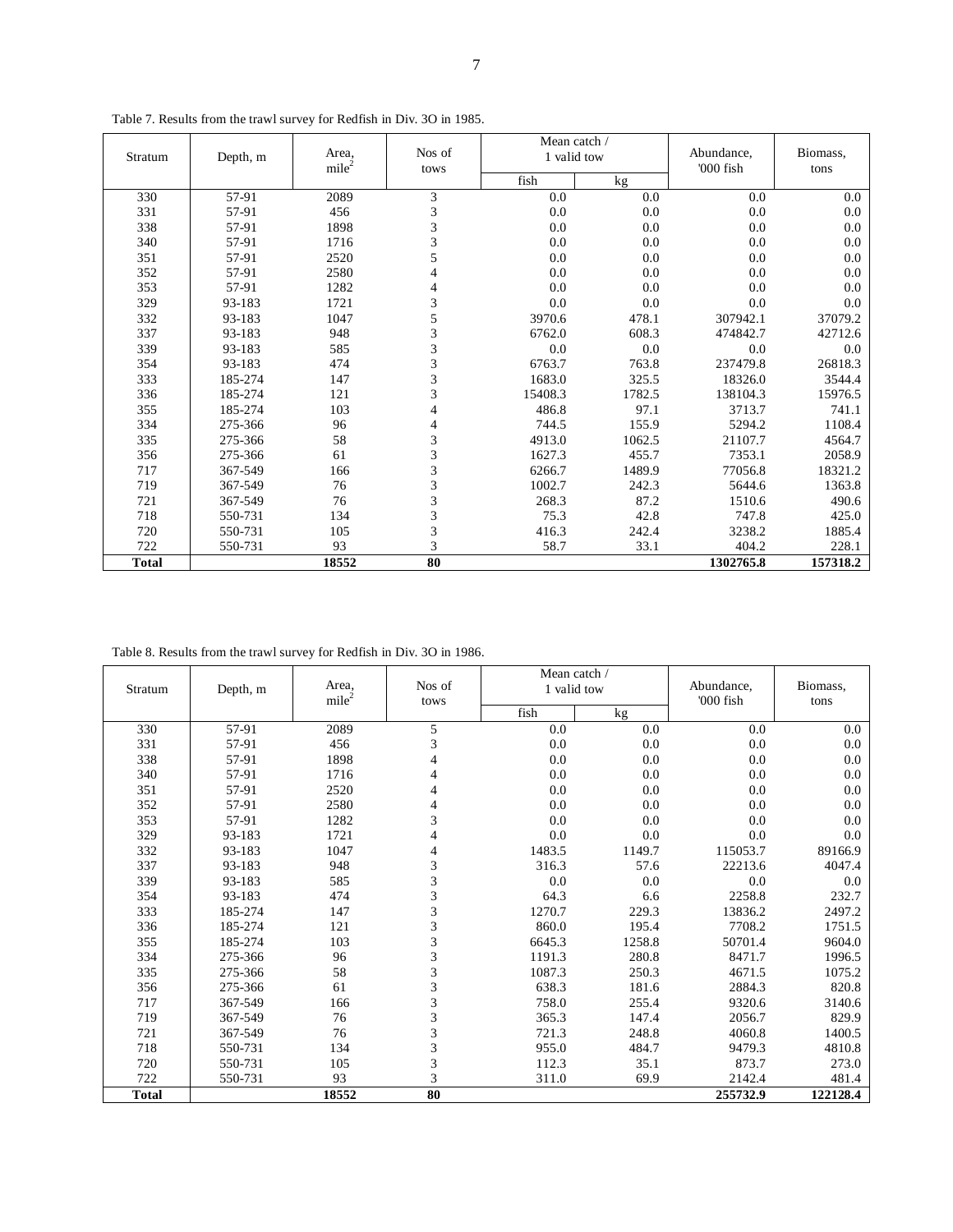| Stratum      | Depth, m | Area,<br>mile <sup>2</sup> | Nos of<br>tows           | Mean catch /<br>1 valid tow |         | Abundance,<br>'000 fish | Biomass,<br>tons |
|--------------|----------|----------------------------|--------------------------|-----------------------------|---------|-------------------------|------------------|
|              |          |                            |                          | fish                        | kg      |                         |                  |
| 330          | 57-91    | 2089                       | 6                        | 0.0                         | 0.0     | 0.0                     | 0.0              |
| 331          | 57-91    | 456                        | 3                        | 0.0                         | 0.0     | 0.0                     | 0.0              |
| 338          | 57-91    | 1898                       | 3                        | 0.0                         | 0.0     | 0.0                     | 0.0              |
| 340          | 57-91    | 1716                       | $\overline{\mathcal{L}}$ | 0.0                         | 0.0     | 0.0                     | 0.0              |
| 351          | 57-91    | 2520                       | 5                        | 0.0                         | 0.0     | 0.0                     | 0.0              |
| 352          | 57-91    | 2580                       | 4                        | 0.0                         | 0.0     | 0.0                     | 0.0              |
| 353          | 57-91    | 1282                       | 3                        | 0.0                         | $0.0\,$ | 0.0                     | 0.0              |
| 329          | 93-183   | 1721                       | 4                        | 18.8                        | 1.3     | 2390.3                  | 171.1            |
| 332          | 93-183   | 1047                       | 4                        | 164.8                       | 27.0    | 12777.3                 | 2091.3           |
| 337          | 93-183   | 948                        | 3                        | 84.3                        | 14.8    | 5922.1                  | 1041.3           |
| 339          | 93-183   | 585                        | $\overline{3}$           | 0.0                         | 0.0     | 0.0                     | 0.0              |
| 354          | 93-183   | 474                        | 3                        | 1326.0                      | 256.6   | 46557.3                 | 9009.6           |
| 333          | 185-274  | 147                        | 3                        | 225.7                       | 39.8    | 2457.3                  | 433.5            |
| 336          | 185-274  | 121                        | 3                        | 1115.7                      | 189.8   | 9999.7                  | 1700.7           |
| 355          | 185-274  | 103                        | 3                        | 188.0                       | 29.9    | 1434.4                  | 228.5            |
| 334          | 275-366  | 96                         | $\overline{\mathbf{3}}$  | 97.0                        | 26.1    | 689.8                   | 185.8            |
| 335          | 275-366  | 58                         | 3                        | 589.7                       | 146.1   | 2533.4                  | 627.8            |
| 356          | 275-366  | 61                         | $\overline{\mathbf{3}}$  | 807.7                       | 148.4   | 3649.5                  | 670.4            |
| 717          | 367-549  | 166                        | 4                        | 159.8                       | 52.9    | 1964.3                  | 650.2            |
| 719          | 367-549  | 76                         | 3                        | 281.3                       | 129.3   | 1583.8                  | 728.0            |
| 721          | 367-549  | 76                         | 3                        | 531.3                       | 161.9   | 2991.2                  | 911.6            |
| 718          | 550-731  | 134                        | 3                        | 26.3                        | 9.0     | 261.4                   | 89.1             |
| 720          | 550-731  | 105                        | $\overline{c}$           | 11.5                        | 4.1     | 89.4                    | 31.6             |
| 722          | 550-731  | 93                         | 3                        | 699.7                       | 284.5   | 4819.9                  | 1959.8           |
| <b>Total</b> |          | 18552                      | 81                       |                             |         | 100121.1                | 20530.3          |

Table 9. Results from the trawl survey for Redfish in Div. 3O in 1987.

Table 10. Results from the trawl survey for Redfish in Div. 3O in 1988.

| Stratum      | Depth, m | Area.<br>mile <sup>2</sup> | Nos of<br>tows | Mean catch /<br>1 valid tow |        | Abundance,<br>'000 fish | Biomass,<br>tons |
|--------------|----------|----------------------------|----------------|-----------------------------|--------|-------------------------|------------------|
|              |          |                            |                | fish                        | kg     |                         |                  |
| 330          | 57-91    | 2089                       | 5              | 0.0                         | 0.0    | 0.0                     | 0.0              |
| 331          | 57-91    | 456                        | 5              | 0.0                         | 0.0    | 0.0                     | 0.0              |
| 338          | 57-91    | 1898                       | 5              | 0.0                         | 0.0    | 0.0                     | 0.0              |
| 340          | 57-91    | 1716                       | 3              | 0.0                         | 0.0    | 0.0                     | 0.0              |
| 351          | 57-91    | 2520                       | 5              | 0.0                         | 0.0    | 0.0                     | 0.0              |
| 352          | 57-91    | 2580                       | 6              | 0.0                         | 0.0    | 0.0                     | 0.0              |
| 353          | 57-91    | 1282                       | 6              | 1519.8                      | 243.8  | 144327.9                | 23156.2          |
| 329          | 93-183   | 1721                       | 4              | 0.0                         | 0.0    | 0.0                     | 0.0              |
| 332          | 93-183   | 1047                       | 4              | 9.0                         | 0.5    | 698.0                   | 35.4             |
| 337          | 93-183   | 948                        | 3              | 0.0                         | 0.0    | 0.0                     | 0.0              |
| 339          | 93-183   | 585                        | 3              | 0.0                         | 0.0    | 0.0                     | 0.0              |
| 354          | 93-183   | 474                        | 3              | 5544.0                      | 1058.4 | 194656.0                | 37161.3          |
| 333          | 185-274  | 147                        | 3              | 1862.0                      | 293.4  | 20275.1                 | 3194.8           |
| 336          | 185-274  | 121                        | 4              | 48.0                        | 75.9   | 4302.2                  | 680.7            |
| 355          | 185-274  | 103                        | 4              | 4886.5                      | 760.7  | 37282.2                 | 5803.7           |
| 334          | 275-366  | 96                         | 3              | 6013.3                      | 1069.0 | 42761.5                 | 7601.6           |
| 335          | 275-366  | 58                         | 3              | 6582.7                      | 1104.6 | 28281.1                 | 4745.8           |
| 356          | 275-366  | 61                         | 3              | 554.3                       | 120.9  | 2504.8                  | 546.5            |
| 717          | 367-549  | 166                        | 3              | 272.0                       | 88.8   | 3344.6                  | 1091.4           |
| 719          | 367-549  | 76                         | 3              | 495.3                       | 129.0  | 2788.5                  | 726.4            |
| 721          | 367-549  | 76                         | 3              | 1517.3                      | 371.0  | 8542.0                  | 2088.5           |
| 718          | 550-731  | 134                        | 3              | 105.7                       | 48.8   | 1048.8                  | 484.1            |
| 720          | 550-731  | 105                        | 3              | 526.7                       | 259.8  | 4096.3                  | 2020.5           |
| 722          | 550-731  | 93                         | 3              | 246.0                       | 165.2  | 1694.7                  | 1138.1           |
| <b>Total</b> |          | 18552                      | 90             |                             |        | 496603.7                | 90475.0          |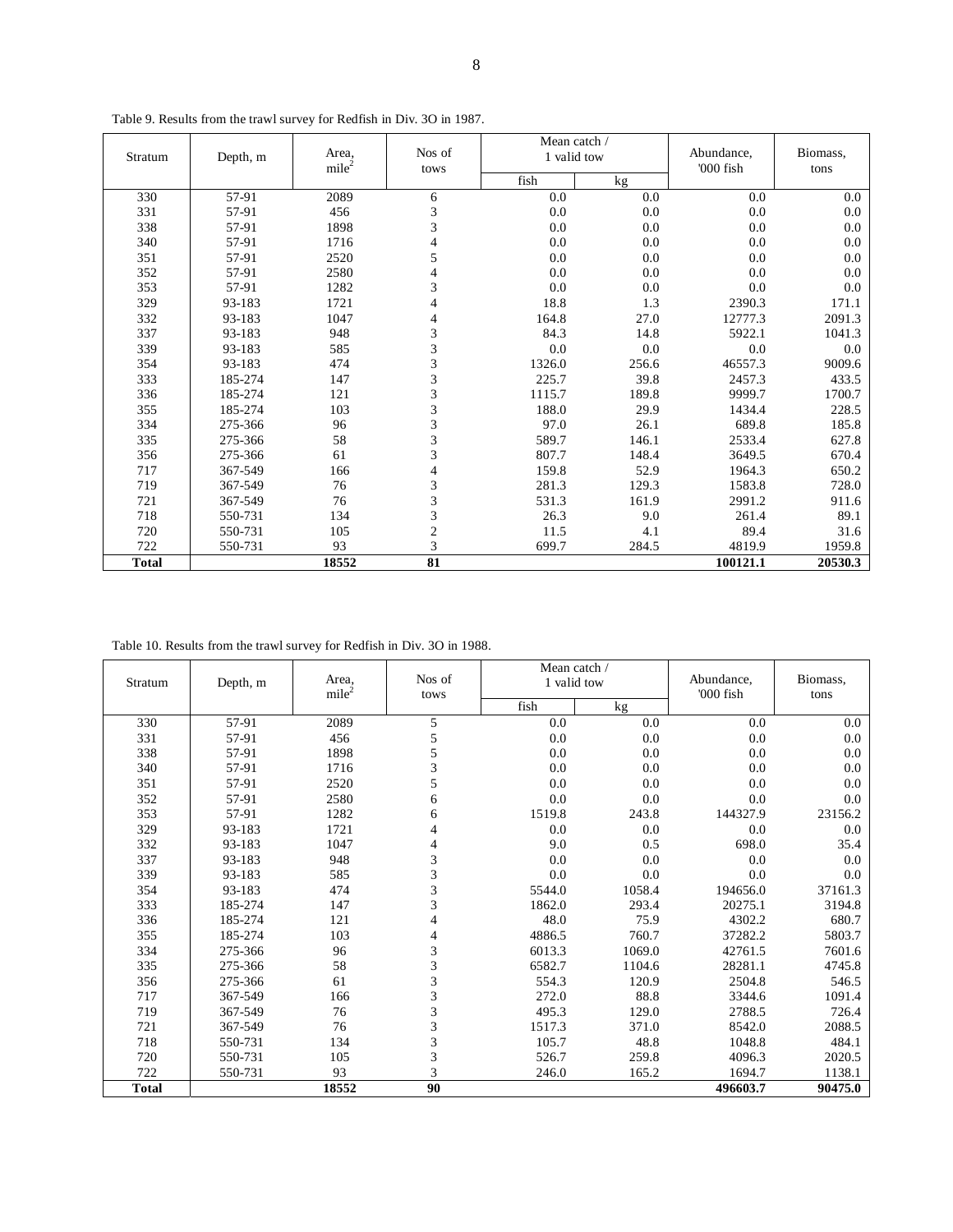| Stratum      | Depth, m | Area,             | Nos of         | Mean catch /<br>1 valid tow |       | Abundance, | Biomass, |
|--------------|----------|-------------------|----------------|-----------------------------|-------|------------|----------|
|              |          | mile <sup>2</sup> | tows           | fish                        | kg    | '000 fish  | tons     |
| 330          | 57-91    | 2089              | 5              | 1.4                         | 1.0   | 216.6      | 153.5    |
| 331          | 57-91    | 456               | 3              | 6.0                         | 3.0   | 202.7      | 100.1    |
| 338          | 57-91    | 1898              | 5              | 0.0                         | 0.0   | 0.0        | 0.0      |
| 340          | 57-91    | 1716              | $\overline{7}$ | 0.0                         | 0.0   | 0.0        | 0.0      |
| 351          | 57-91    | 2520              | 5              | 0.0                         | 0.0   | 0.0        | 0.0      |
| 352          | 57-91    | 2580              | 6              | 0.0                         | 0.0   | 0.0        | 0.0      |
| 353          | 57-91    | 1282              | $\overline{4}$ | 0.0                         | 0.0   | 0.0        | 0.0      |
| 329          | 93-183   | 1721              | 4              | 0.0                         | 0.0   | 0.0        | 0.0      |
| 332          | 93-183   | 1047              | 4              | 567.0                       | 84.3  | 43974.0    | 6539.4   |
| 337          | 93-183   | 948               | $\overline{4}$ | 1035.0                      | 174.0 | 72680.0    | 12219.1  |
| 339          | 93-183   | 585               | 3              | 0.0                         | 0.0   | 0.0        | 0.0      |
| 354          | 93-183   | 474               | 4              | 12.0                        | 0.6   | 421.3      | 19.3     |
| 333          | 185-274  | 147               | 4              | 21.3                        | 3.1   | 231.4      | 34.1     |
| 336          | 185-274  | 121               | 6              | 4227.3                      | 685.2 | 37889.4    | 6141.6   |
| 355          | 185-274  | 103               | 4              | 132.5                       | 7.6   | 1010.9     | 58.3     |
| 334          | 275-366  | 96                | 4              | 186.5                       | 36.8  | 1326.2     | 261.6    |
| 335          | 275-366  | 58                | $\overline{4}$ | 130.5                       | 24.5  | 560.7      | 105.1    |
| 356          | 275-366  | 61                | 3              | 262.7                       | 18.5  | 1186.9     | 83.5     |
| 717          | 367-549  | 166               | 3              | 130.3                       | 33.7  | 1602.6     | 414.4    |
| 719          | 367-549  | 76                | 3              | 312.0                       | 93.3  | 1756.4     | 525.5    |
| 721          | 367-549  | 76                | 4              | 355.8                       | 61.5  | 2002.7     | 346.4    |
| 718          | 550-731  | 134               | 3              | 4.0                         | 1.8   | 39.7       | 17.8     |
| 720          | 550-731  | 105               | $\overline{3}$ | 76.3                        | 41.4  | 593.7      | 322.0    |
| 722          | 550-731  | 93                | 3              | 140.3                       | 43.3  | 966.7      | 298.6    |
| <b>Total</b> |          | 18552             | 98             |                             |       | 166661.9   | 27640.3  |

Table 11. Results from the trawl survey for Redfish in Div. 3O in 1989.

Table 12. Results from the trawl survey for Redfish in Div. 3O in 1990.

| Stratum      | Depth, m | Area,<br>mile <sup>2</sup> | Nos of<br>tows |        | Mean catch /<br>1 valid tow |           | Biomass,<br>tons |
|--------------|----------|----------------------------|----------------|--------|-----------------------------|-----------|------------------|
|              |          |                            |                | fish   | kg                          | '000 fish |                  |
| 330          | 57-91    | 2089                       | 5              | 0.0    | 0.0                         | 0.0       | 0.0              |
| 331          | 57-91    | 456                        | 3              | 0.0    | 0.0                         | 0.0       | 0.0              |
| 338          | 57-91    | 1898                       | 3              | 0.0    | 0.0                         | 0.0       | 0.0              |
| 340          | 57-91    | 1716                       | 4              | 0.0    | 0.0                         | 0.0       | 0.0              |
| 351          | 57-91    | 2520                       | 4              | 0.0    | 0.0                         | 0.0       | 0.0              |
| 352          | 57-91    | 2580                       | 5              | 0.0    | 0.0                         | 0.0       | 0.0              |
| 353          | 57-91    | 1282                       | 3              | 0.0    | 0.0                         | 0.0       | 0.0              |
| 329          | 93-183   | 1721                       | 3              | 0.0    | 0.0                         | 0.0       | 0.0              |
| 332          | 93-183   | 1047                       | $\overline{4}$ | 0.5    | 0.1                         | 38.8      | 6.4              |
| 337          | 93-183   | 948                        | 4              | 6088.0 | 1098.8                      | 427512.9  | 77159.8          |
| 339          | 93-183   | 585                        | 3              | 0.0    | 0.0                         | 0.0       | 0.0              |
| 354          | 93-183   | 474                        | $\overline{c}$ | 0.0    | 0.0                         | 0.0       | 0.0              |
| 333          | 185-274  | 147                        | 3              | 120.7  | 23.4                        | 1313.9    | 255.1            |
| 336          | 185-274  | 121                        | 3              | 9775.0 | 1867.6                      | 87613.0   | 16739.6          |
| 355          | 185-274  | 103                        | 4              | 842.8  | 88.9                        | 6429.9    | 678.6            |
| 334          | 275-366  | 96                         | 3              | 284.0  | 53.0                        | 2019.6    | 376.7            |
| 335          | 275-366  | 58                         | 4              | 234.0  | 47.6                        | 1005.3    | 204.3            |
| 356          | 275-366  | 61                         | 3              | 358.0  | 67.3                        | 1617.6    | 303.9            |
| 717          | 367-549  | 166                        | 3              | 314.0  | 104.6                       | 3861.0    | 1285.9           |
| 719          | 367-549  | 76                         | 3              | 121.3  | 34.8                        | 683.1     | 196.0            |
| 721          | 367-549  | 76                         | 3              | 165.0  | 26.3                        | 928.9     | 148.3            |
| 718          | 550-731  | 134                        | 3              | 16.0   | 9.6                         | 158.8     | 95.0             |
| 720          | 550-731  | 105                        | 3              | 88.3   | 54.4                        | 687.0     | 423.2            |
| 722          | 550-731  | 93                         | 3              | 338.0  | 114.5                       | 2328.4    | 788.4            |
| <b>Total</b> |          | 18552                      | 81             |        |                             | 536198.2  | 98661.2          |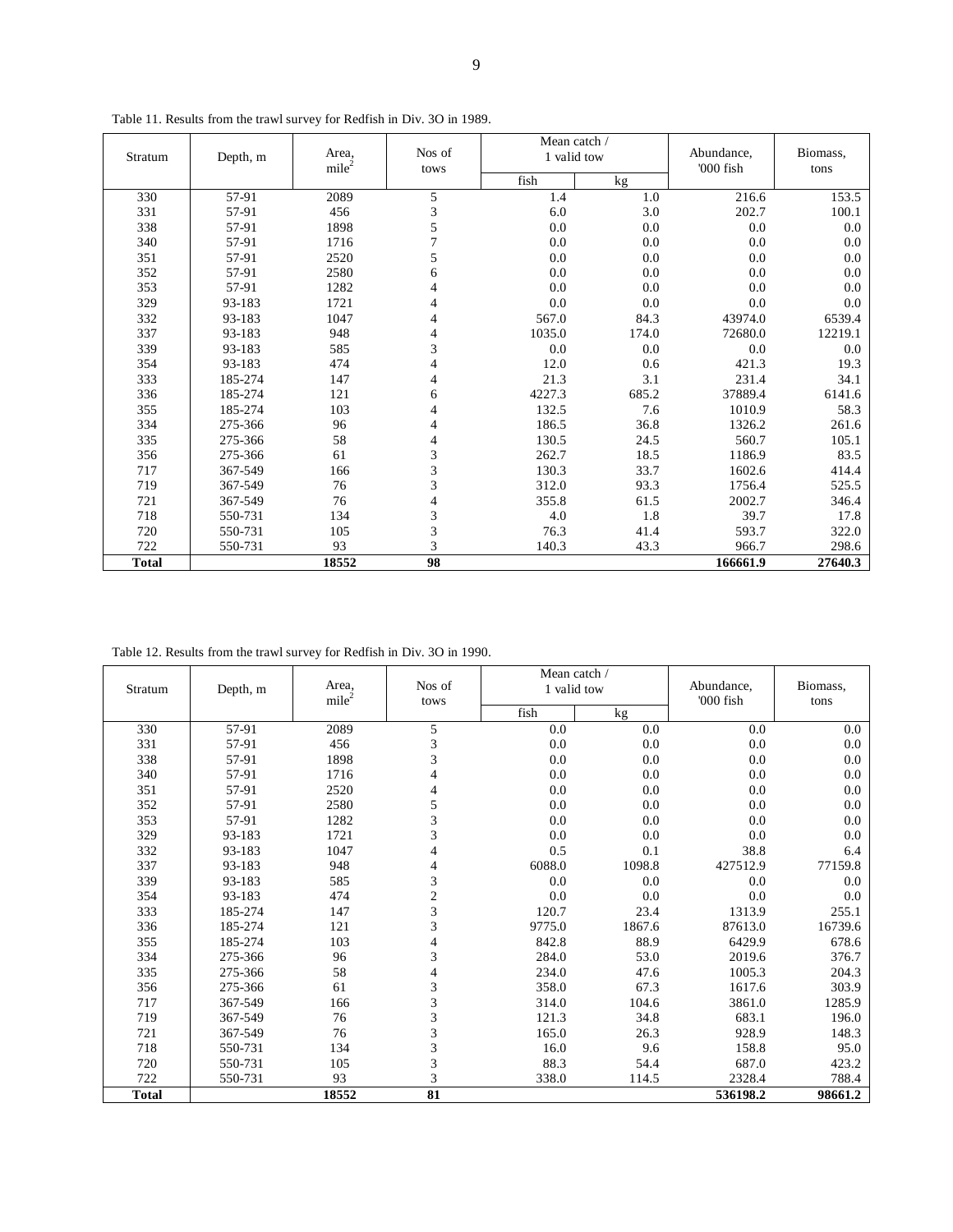| Stratum      | Depth, m | Area,<br>mile <sup>2</sup> | Nos of<br>tows | Mean catch /<br>1 valid tow |       | Abundance,<br>'000 fish | Biomass,<br>tons |  |
|--------------|----------|----------------------------|----------------|-----------------------------|-------|-------------------------|------------------|--|
|              |          |                            |                | fish                        | kg    |                         |                  |  |
| 330          | 57-91    | 2089                       | 5              | 0.0                         | 0.0   | 0.0                     | 0.0              |  |
| 331          | 57-91    | 456                        | 3              | 0.0                         | 0.0   | 0.0                     | 0.0              |  |
| 338          | 57-91    | 1898                       | 3              | 0.0                         | 0.0   | 0.0                     | 0.0              |  |
| 340          | 57-91    | 1716                       | 3              | 0.0                         | 0.0   | 0.0                     | 0.0              |  |
| 351          | 57-91    | 2520                       | 4              | 0.0                         | 0.0   | 0.0                     | 0.0              |  |
| 352          | 57-91    | 2580                       | 4              | 0.0                         | 0.0   | 0.0                     | 0.0              |  |
| 353          | 57-91    | 1282                       | 3              | 0.0                         | 0.0   | 0.0                     | 0.0              |  |
| 329          | 93-183   | 1721                       | 3              | 0.0                         | 0.0   | 0.0                     | 0.0              |  |
| 332          | 93-183   | 1047                       | 4              | 0.0                         | 0.0   | 0.0                     | 0.0              |  |
| 337          | 93-183   | 948                        | 3              | 0.0                         | 0.0   | 0.0                     | 0.0              |  |
| 339          | 93-183   | 585                        | $\overline{3}$ | 0.0                         | 0.0   | 0.0                     | 0.0              |  |
| 354          | 93-183   | 474                        | 3              | 0.0                         | 0.0   | 0.0                     | 0.0              |  |
| 333          | 185-274  | 147                        | 3              | 5277.7                      | 705.2 | 57467.9                 | 7678.8           |  |
| 336          | 185-274  | 121                        | 3              | 379.3                       | 23.5  | 3399.9                  | 211.0            |  |
| 355          | 185-274  | 103                        | 3              | 107.0                       | 2.9   | 816.4                   | 22.1             |  |
| 334          | 275-366  | 96                         | $\overline{3}$ | 3168.7                      | 465.4 | 22532.7                 | 3309.7           |  |
| 335          | 275-366  | 58                         | 3              | 660.0                       | 94.8  | 2835.6                  | 407.1            |  |
| 356          | 275-366  | 61                         | 3              | 446.7                       | 55.3  | 2018.3                  | 249.7            |  |
| 717          | 367-549  | 166                        | 3              | 177.0                       | 64.1  | 2176.4                  | 787.5            |  |
| 719          | 367-549  | 76                         | 3              | 249.3                       | 49.3  | 1403.7                  | 277.7            |  |
| 721          | 367-549  | 76                         | 3              | 27.3                        | 7.7   | 153.9                   | 43.4             |  |
| 718          | 550-731  | 134                        | 3              | 12.7                        | 8.1   | 125.7                   | 80.5             |  |
| 720          | 550-731  | 105                        | $\overline{3}$ | 30.3                        | 11.8  | 235.9                   | 91.8             |  |
| 722          | 550-731  | 93                         | $\overline{3}$ | 80.7                        | 48.6  | 555.7                   | 334.5            |  |
| <b>Total</b> |          | 18552                      | 77             |                             |       | 93722.1                 | 13493.8          |  |

Table 13. Results from the trawl survey for Redfish in Div. 3O in 1991.

Table 14. Results from the trawl survey for Redfish in Div. 3O in1993.

| Stratum      | Depth, m | Area.             | Nos of<br>tows | Mean catch /<br>1 valid tow |        | Abundance,<br>'000 fish | Biomass,<br>tons |
|--------------|----------|-------------------|----------------|-----------------------------|--------|-------------------------|------------------|
|              |          | mile <sup>2</sup> |                | fish                        | kg     |                         |                  |
| 330          | 57-91    | 2089              | 5              | 0.0                         | 0.0    | 0.0                     | 0.0              |
| 331          | 57-91    | 456               | 3              | 0.0                         | 0.0    | 0.0                     | 0.0              |
| 338          | 57-91    | 1898              | 3              | 0.0                         | 0.0    | 0.0                     | 0.0              |
| 340          | 57-91    | 1716              | 4              | 0.0                         | 0.0    | 0.0                     | 0.0              |
| 351          | 57-91    | 2520              | 4              | 0.0                         | 0.0    | 0.0                     | 0.0              |
| 352          | 57-91    | 2580              | 4              | 0.0                         | 0.0    | 0.0                     | 0.0              |
| 353          | 57-91    | 1282              | 3              | 0.0                         | 0.0    | 0.0                     | 0.0              |
| 329          | 93-183   | 1721              | 3              | 8.0                         | 0.1    | 1019.9                  | 13.5             |
| 332          | 93-183   | 1047              | 4              | 2356.8                      | 685.4  | 182779.1                | 53153.6          |
| 337          | 93-183   | 948               | 3              | 1832.7                      | 545.2  | 128693.9                | 38287.8          |
| 339          | 93-183   | 585               | 3              | 0.0                         | 0.0    | 0.0                     | 0.0              |
| 354          | 93-183   | 474               | 3              | 444.7                       | 58.5   | 15612.7                 | 2054.5           |
| 333          | 185-274  | 147               | 3              | 10424.0                     | 1751.5 | 113505.8                | 19071.6          |
| 336          | 185-274  | 121               | 3              | 11635.7                     | 2152.4 | 104290.1                | 19292.2          |
| 355          | 185-274  | 103               | 3              | 2182.0                      | 349.1  | 16647.9                 | 2663.2           |
| 334          | 275-366  | 96                | 3              | 28981.3                     | 5952.0 | 206089.5                | 42325.4          |
| 335          | 275-366  | 58                | 3              | 2250.0                      | 488.5  | 9666.7                  | 2098.5           |
| 356          | 275-366  | 61                | 3              | 930.7                       | 178.1  | 4205.2                  | 804.9            |
| 717          | 367-549  | 166               | 3              | 206.3                       | 99.7   | 2537.1                  | 1225.5           |
| 719          | 367-549  | 76                | 3              | 619.3                       | 214.4  | 3486.6                  | 1206.7           |
| 721          | 367-549  | 76                | 3              | 939.3                       | 376.2  | 5288.1                  | 2117.9           |
| 718          | 550-731  | 134               | 3              | 52.0                        | 28.4   | 516.2                   | 282.3            |
| 720          | 550-731  | 105               | 3              | 79.3                        | 38.2   | 617.0                   | 297.3            |
| 722          | 550-731  | 93                | 3              | 204.0                       | 80.3   | 1405.3                  | 553.4            |
| <b>Total</b> |          | 18552             | 78             |                             |        | 796361.1                | 185448.3         |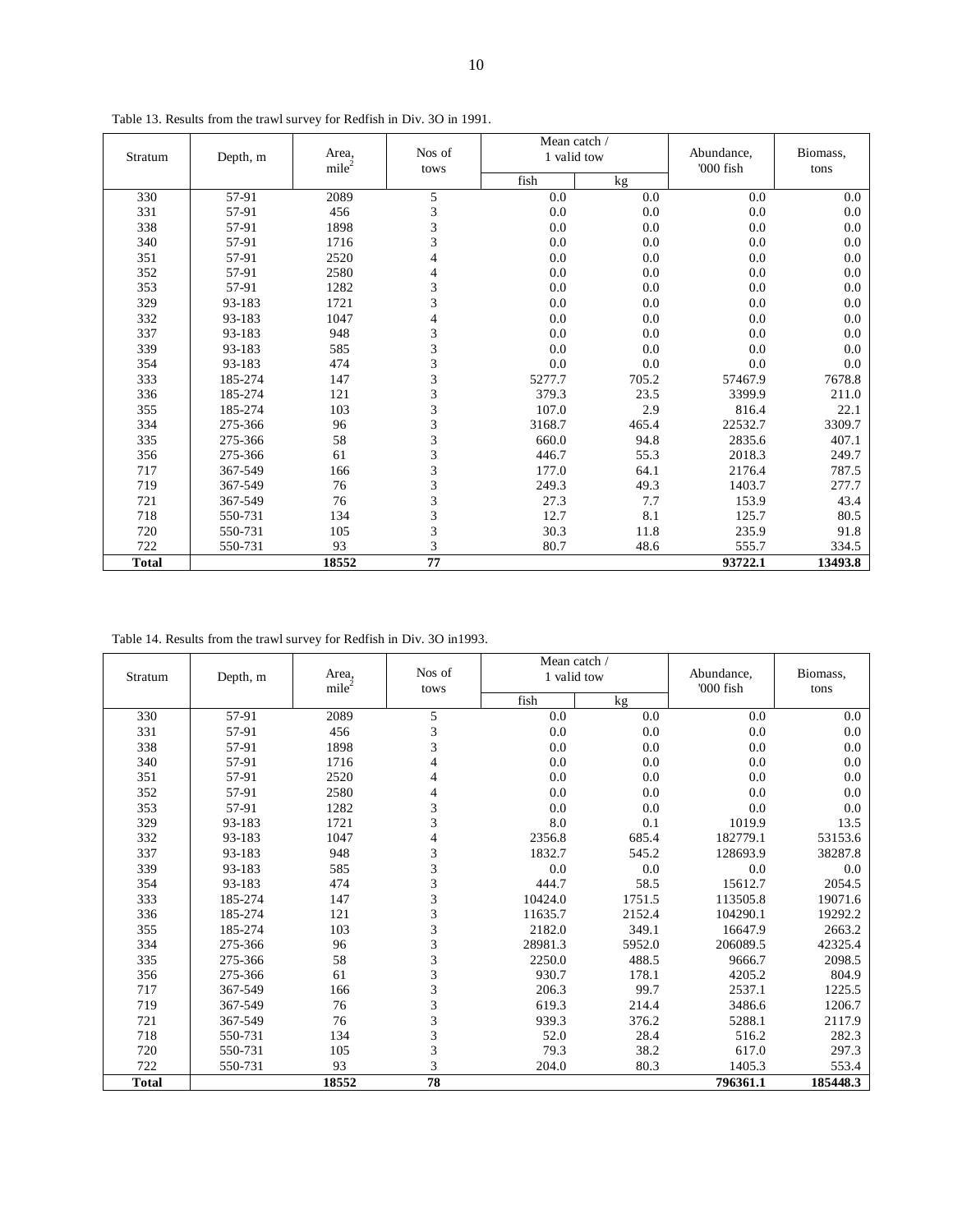|              | Area           | Area           | Year     |          |          |         |         |          |        |         |        |         |
|--------------|----------------|----------------|----------|----------|----------|---------|---------|----------|--------|---------|--------|---------|
| Stratum      | within<br>NRA. | within<br>NRA. | 1983     | 1984     | 1985     | 1986    | 1987    | 1988     | 1989   | 1990    | 1991   | 1993    |
|              | mile           | %              |          |          |          |         |         |          |        |         |        |         |
| 354          | 246            | 0.52           | 13675.1  | 200318.2 | 237479.8 | 2258.8  | 46557.3 | 194656.0 | 421.3  | 0.0     | 0.0    | 15612.7 |
| 355          | 74             | 0.72           | 1972.1   | 76511.2  | 3713.7   | 50701.4 | 1434.4  | 37282.2  | 1010.9 | 6429.9  | 816.4  | 16647.9 |
| 356          | 47             | 0.77           | 124153.9 | 4673.8   | 7353.1   | 2884.3  | 3649.5  | 2504.8   | 1186.9 | 1617.6  | 2018.3 | 4205.2  |
| 721          | 58             | 0.76           | 28369.4  | 7484.6   | 1510.6   | 4060.8  | 2991.2  | 8542.0   | 2002.7 | 928.9   | 153.9  | 5288.1  |
| 722          | 71             | 0.76           | 14385.6  | 1425.8   | 404.2    | 2142.4  | 4819.9  | 1694.7   | 966.7  | 2328.4  | 555.7  | 1405.3  |
| <b>Total</b> | 496            |                | 182556.1 | 290413.6 | 250461.4 | 62047.7 | 59452.3 | 244679.7 | 5588.5 | 11304.8 | 3544.3 | 43159.2 |

Table 15. Abundance ('000 fish) from the trawl survey for Redfish in Div. 3O within NRA, 1983-93.

Table 16. Biomass (tons) from the trawl survey for Redfish in Div. 3O within NRA, 1983-93.

|         | Area   | Area   | Year    |         |         |         |         |         |       |        |       |        |
|---------|--------|--------|---------|---------|---------|---------|---------|---------|-------|--------|-------|--------|
| Stratum | within | within |         |         |         |         |         |         |       |        |       |        |
|         | NRA.   | NRA.   | 1983    | 1984    | 1985    | 1986    | 1987    | 1988    | 1989  | 1990   | 1991  | 1993   |
|         | mile   | $\%$   |         |         |         |         |         |         |       |        |       |        |
| 354     | 246    | 0.52   | 567.9   | 12419.7 | 26818.3 | 232.7   | 9009.6  | 37161.3 | 19.3  | 0.0    | 0.0   | 2054.5 |
| 355     | 74     | 0.72   | 152.4   | 7738.7  | 741.1   | 9604.0  | 228.5   | 5803.7  | 58.3  | 678.6  | 22.1  | 2663.2 |
| 356     | 47     | 0.77   | 13405.0 | 965.9   | 2058.9  | 820.8   | 670.4   | 546.5   | 83.5  | 303.9  | 249.7 | 804.9  |
| 721     | 58     | 0.76   | 22507.9 | 2236.8  | 490.6   | 1400.5  | 911.6   | 2088.5  | 346.4 | 148.3  | 43.4  | 2117.9 |
| 722     | 71     | 0.76   | 3566.9  | 711.9   | 228.1   | 481.4   | 1959.8  | 1138.1  | 298.6 | 788.4  | 334.5 | 553.4  |
| Total   | 496    |        | 40200.1 | 24073.0 | 30337.0 | 12539.4 | 12779.9 | 46738.1 | 806.1 | 1919.2 | 649.7 | 8193.9 |

Table 17. Estimates provided by the trawl survey for Redfish in Div. 3O for 1983-93\*.

|      |               | Abundance     |      | <b>Biomass</b> |            |      |  |  |
|------|---------------|---------------|------|----------------|------------|------|--|--|
| Year | Total.        | NRA,          | NRA, | Total.         | NRA.       | NRA, |  |  |
|      | fish x $10^6$ | fish $x 10^6$ | $\%$ | '000 tons      | $000$ tons | %    |  |  |
| 1983 | 2661.9        | 182.6         | 6.9  | 212.6          | 40.2       | 18.9 |  |  |
| 1984 | 791.5         | 290.4         | 36.7 | 84.1           | 24.1       | 28.6 |  |  |
| 1985 | 1302.8        | 250.5         | 19.2 | 157.3          | 30.3       | 19.3 |  |  |
| 1986 | 255.7         | 62.0          | 24.3 | 122.1          | 12.5       | 10.3 |  |  |
| 1987 | 100.1         | 59.4          | 59.4 | 20.5           | 12.8       | 62.2 |  |  |
| 1988 | 496.6         | 244.7         | 49.3 | 90.5           | 46.7       | 51.7 |  |  |
| 1989 | 166.7         | 5.6           | 3.3  | 27.6           | 0.8        | 2.9  |  |  |
| 1990 | 536.2         | 11.3          | 2.1  | 98.7           | 1.9        | 1.9  |  |  |
| 1991 | 93.7          | 3.5           | 3.8  | 13.5           | 0.6        | 4.8  |  |  |
| 1993 | 796.4         | 43.2          | 5.4  | 185.4          | 8.2        | 4.4  |  |  |

\* No investigations were carried out in 1992.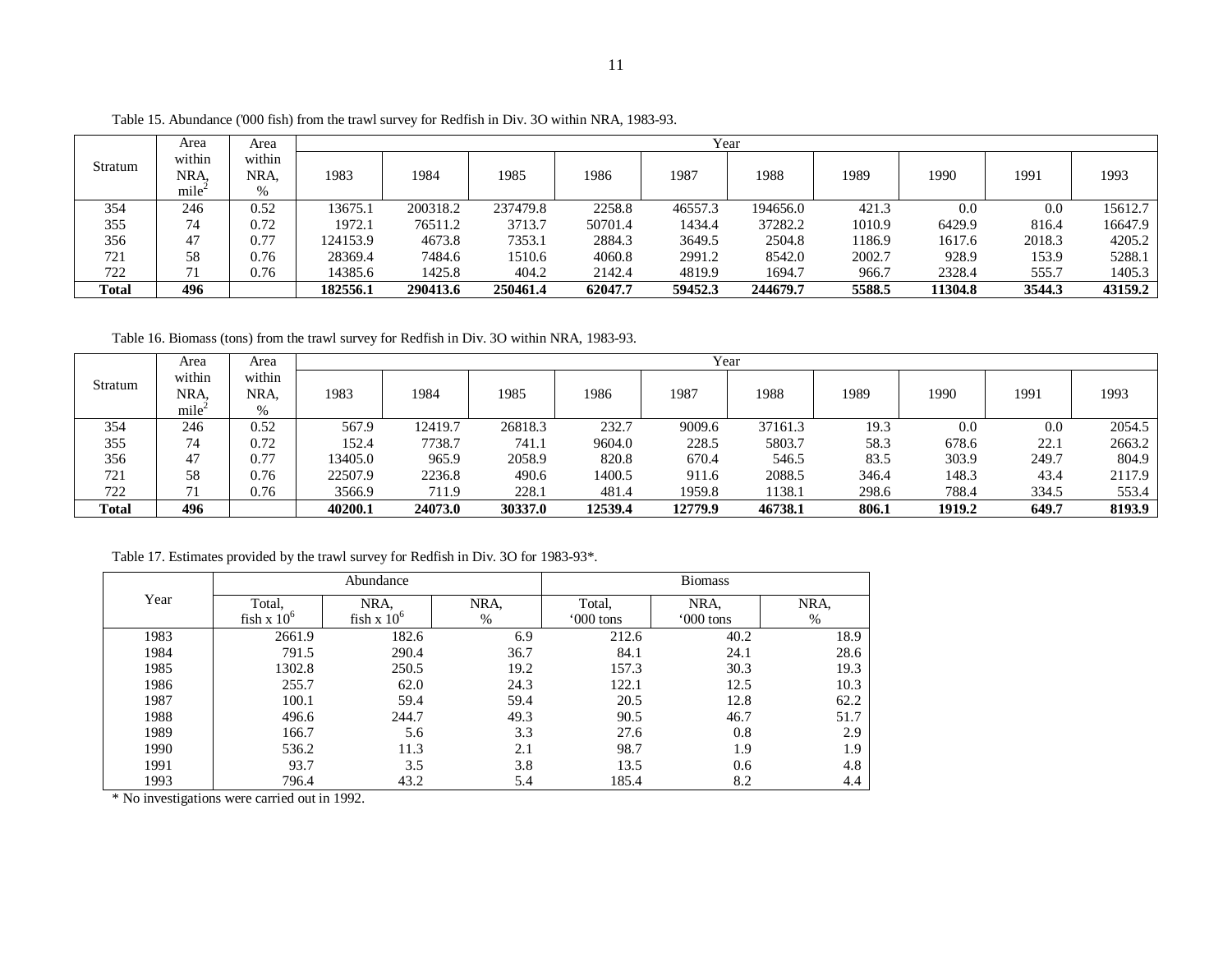

Fig. 1. Stratification chart for Div. 3LNO (Power and Orr, 2002).